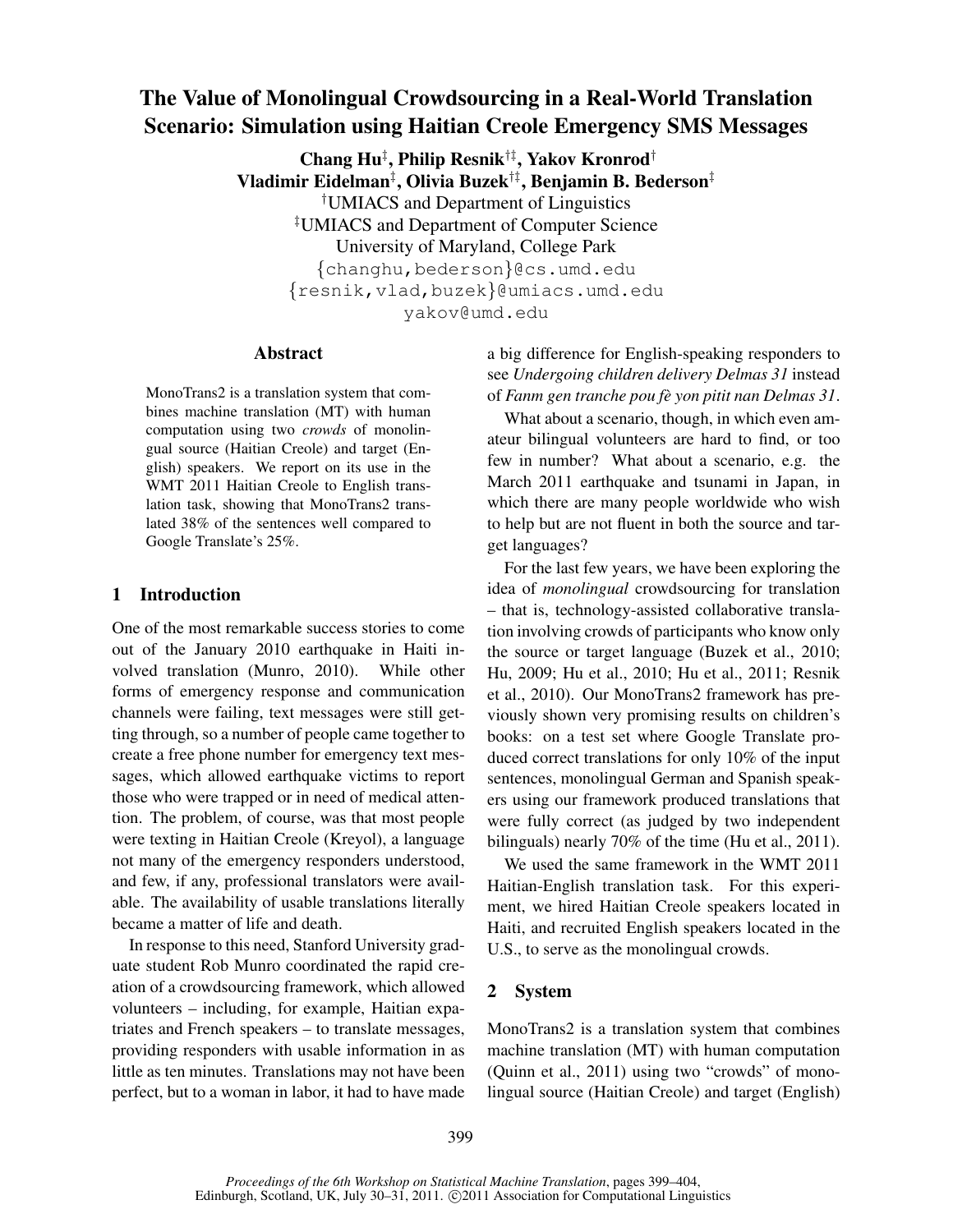speakers.<sup>1</sup> We summarize its operation here; see Hu et al. (2011) for details.

The Haitian Creole sentence is first automatically translated into English and presented to the English speakers. The English speakers then can take any of the following actions for candidate translations:

- Mark a phrase in the candidate as an error
- Suggest a new translation candidate
- Vote candidates up or down

Identifying likely errors and voting for candidates are things monolinguals can do reasonably well: even without knowing the intended interpretation, you can often identify when some part of a sentence doesn't make sense, or when one sentence seems more fluent or plausible than another. Sometimes rather than identifying errors, it is easier to suggest an entirely new translation candidate based on the information available on the target side, a variant of monolingual post-editing (Callison-Burch et al., 2004).

Any new translation candidates are then backtranslated into Haitian Creole, and any spans marked as translation errors are projected back to identify the corresponding spans in the source sentence, using word alignments as the bridge (cf. Hwa et al. (2002), Yarowsky et al. (2001)).<sup>2</sup> The Haitian Creole speakers can then:

- Rephrase the entire source sentence (cf. (Morita and Ishida, 2009))
- "Explain" spans marked as errors
- Vote candidates up or down (based on the backtranslation)

Source speakers can "explain" error spans by offering a different way of phrasing that piece of the source sentence (Resnik et al., 2010), in order to produce a new source sentence, or by annotating the spans with images (e.g. via Google image search) or Web links (e.g. to Wikipedia). The protocol then continues: new source sentences created via partialor full-sentence paraphrase pass back through MT to the English side, and any explanatory annotations are projected back to the corresponding spans in the English candidate translations (where the error spans had been identified). The process is asynchronous: participants on the Haitian Creole and English sides can work independently on whatever is available to them at any time. At any point, the voting-based scores can be used to extract a 1-best translation.

In summary, the MonoTrans2 framework uses noisy MT to cross the language barrier, and supports monolingual participants in doing small tasks that gain leverage from redundant information, the human capacity for linguistic and real-world inference, and the wisdom of the crowd.

## 3 Experiment

We recruited 26 English speakers and 4 Haitian Creole speakers. The Haitian Creole speakers were recruited from Haiti and do not speak English. Five of the 26 English speakers were paid UMD undergraduates; the other 21 were volunteer researchers, graduate students, and staff unrelated to this research.  $3$ Over a 13 day period, Haitian Creole and English speaker efforts totaled 15 and 29 hours, respectively.

# 4 Data Sets

Our original goal of fully processing the entire SMS clean test and devtest sets could not be realized in the available time, owing to unanticipated reshuffling of the data by the shared task organizers and logistical challenges working with participants in Haiti. Table 1 summarizes the data set sizes before and after reshuffling. We put 1,224 sentences from the pre-

|         | before | after |
|---------|--------|-------|
| test    | 1 224  | 1.274 |
| devtest | 925    | 900   |

Table 1: SMS clean data sets before and after reshuffling

reshuffling test set, interspersed with 123 of the 925 sentences from the pre-reshuffling devtest set, into the system  $-1,347$  sentences in total. We report

<sup>&</sup>lt;sup>1</sup>For the work reported here, we used Google Translate as the MT component via the Google Translate Research API.

<sup>&</sup>lt;sup>2</sup>The Google Translate Research API provides alignments with its hypotheses.

<sup>&</sup>lt;sup>3</sup>These, obviously, did not include any of the authors.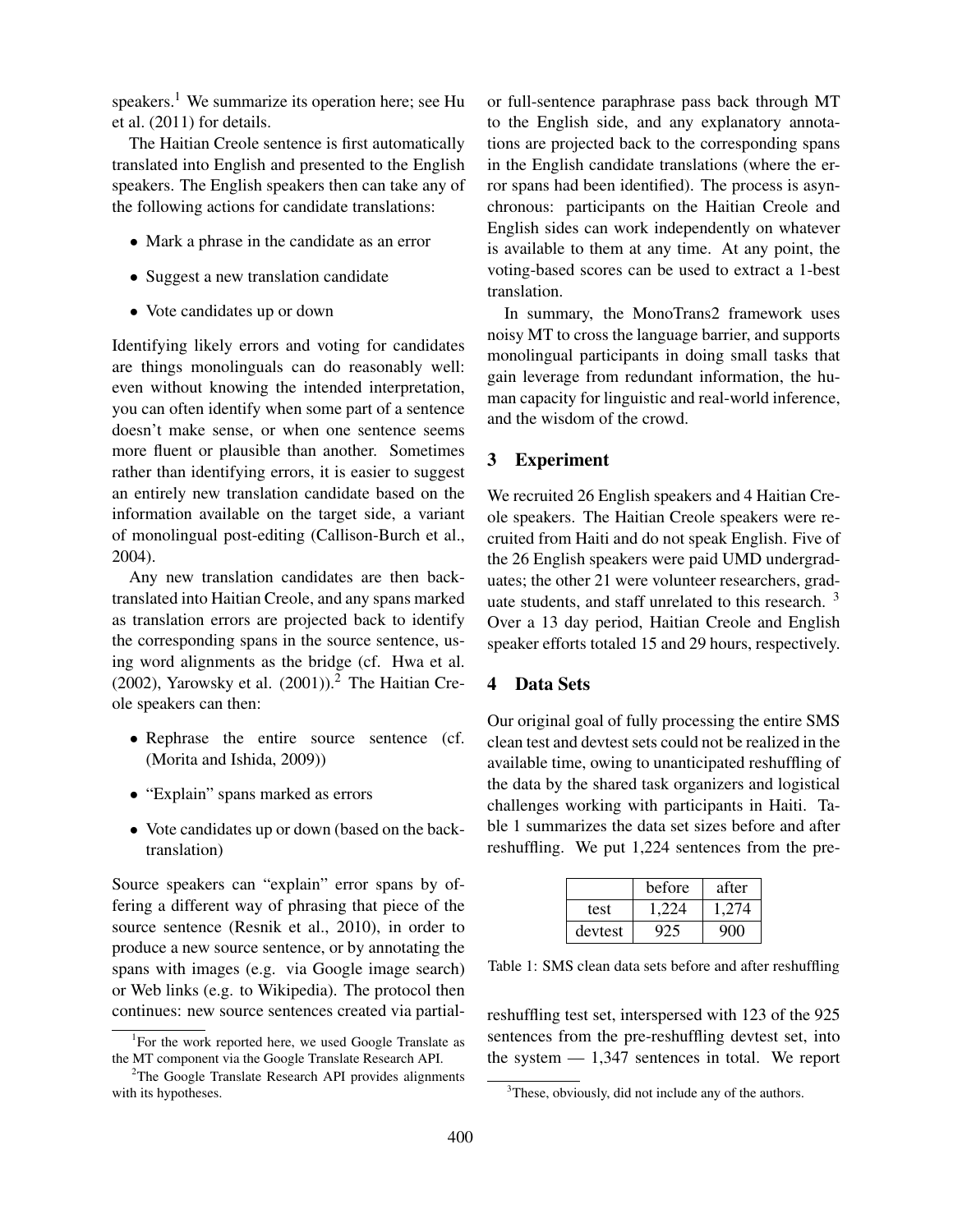results on the union of pre- and post-reshuffling devtest sentences (Set A,  $|A| = 1516$ ), and the postreshuffling test set (Set  $B$ ,  $|B| = 1274$ ).

# 5 Evaluation

Of the 1,347 sentences available for processing in MonoTrans2, we define three subsets:

- Touched: Sentences that were processed by at least one person (657 sentences)
- *Each-side*: Sentences that were processed by at least one English speaker followed by at least one Haitian Creole speaker (431 sentences)
- $Full:$  Sentences that have at least three translation candidates, of which the most voted-for one received at least three votes (207 sentences)

We intersect these three sets with sets  $A$  and  $B$  in order to evaluate MonoTrans2 output against the provided references (Table 2).<sup>4</sup>

| Set $S$   | S   | $ S \cap A $ | $ S \cap B $ |
|-----------|-----|--------------|--------------|
| Touched   | 657 | 162          | 168          |
| Each-side | 431 | 127          |              |
| Full      | 207 |              |              |

Table 2: Data sets for evaluation and their sizes

Tables 3 and 4 report two automatic scoring metrics, uncased BLEU and TER, comparing Mono-Trans2 (M2) against Google Translate (GT) as a baseline.

| <b>Set</b>         | Condition      | <b>BLEU</b> | <b>TER</b> |
|--------------------|----------------|-------------|------------|
| $Touched \cap A$   | <b>GT</b>      | 21.75       | 56.99      |
|                    | M <sub>2</sub> | 23.25       | 57.27      |
| Each-side $\cap A$ | <b>GT</b>      | 21.44       | 57.51      |
|                    | M <sub>2</sub> | 21.47       | 58.98      |
| $Full \cap A$      | <b>GT</b>      | 25.05       | 54.15      |
|                    | M <sub>2</sub> | 27.59       | 52.78      |

Table 3: BLEU and TER results for different levels of completion on the devtest set A

Since the number of sentences in each evaluated set is different (Table 2), we cannot directly compare

| <b>Set</b>         | Condition      | <b>BLEU</b> | <b>TER</b> |
|--------------------|----------------|-------------|------------|
| $Touched \cap B$   | <b>GT</b>      | 19.78       | 59.88      |
|                    | M <sub>2</sub> | 24.09       | 58.15      |
| Each-side $\cap B$ | GT             | 21.15       | 56.88      |
|                    | M <sub>2</sub> | 23.80       | 57.19      |
| $Full \cap B$      | GT             | 22.51       | 54.51      |
|                    | M <sub>2</sub> | 28.90       | 52.22      |

Table 4: BLEU and TER results for different levels of completion on the test set  $B$ 

scores between the sets. However, Table 4 shows that when the MonoTrans2 process is run on test items "to completion", in the sense defined by "Full" (i.e.  $Full \cap B$ ), we see a dramatic BLEU gain of 6.39, and a drop in TER of 2.29 points. Moreover, even when only target-side or only source-side monolingual participation is available we see a gain of 4.31 BLEU and a drop of 1.73 TER points ( $To uched \cap B$ ).

By contrast, the results on the devtest data are encouraging, but arguably mixed (Table 3). In order to step away from the vagaries of single-reference automatic evaluations, therefore, we also conducted an evaluation based on human judgments. Two native English speakers unfamiliar with the project were recruited and paid for fluency and adequacy judgments: for each target translation paired with its corresponding reference, each evaluator rated the target sentence's fluency and adequacy on a 5-point scale, where fluency of 5 indicates complete fluency and adequacy of 5 indicates complete preservation of meaning (Dabbadie et al., 2002).<sup>5</sup>

| Sentences     | N  | Google |       |    | MonoTrans2 |
|---------------|----|--------|-------|----|------------|
| $Full \cap A$ | 76 | 18.    | (24%) | 30 | $(39\%)$   |
| $Full \cap B$ | 60 |        | (25%) | 23 | (38%)      |

Table 5: Number of sentences with maximum possible adequacy (5) in  $Full \cap A$  and  $Full \cap B$ , respectively.

Similar to Hu et al. (2011), we adopt the very conservative criterion that a translation output is considered correct only if *both* evaluators independently give it a rating of 5. Unlike Hu et al. (2011), for whom children's book translation requires both fluency and adequacy, we make this a requirement only

 $4$ Note that according to these definitions,  $Touched$  contains both *Each-side* and *Full*, but *Each-side* does not contain *Full*.

<sup>5</sup> Presentation order was randomized.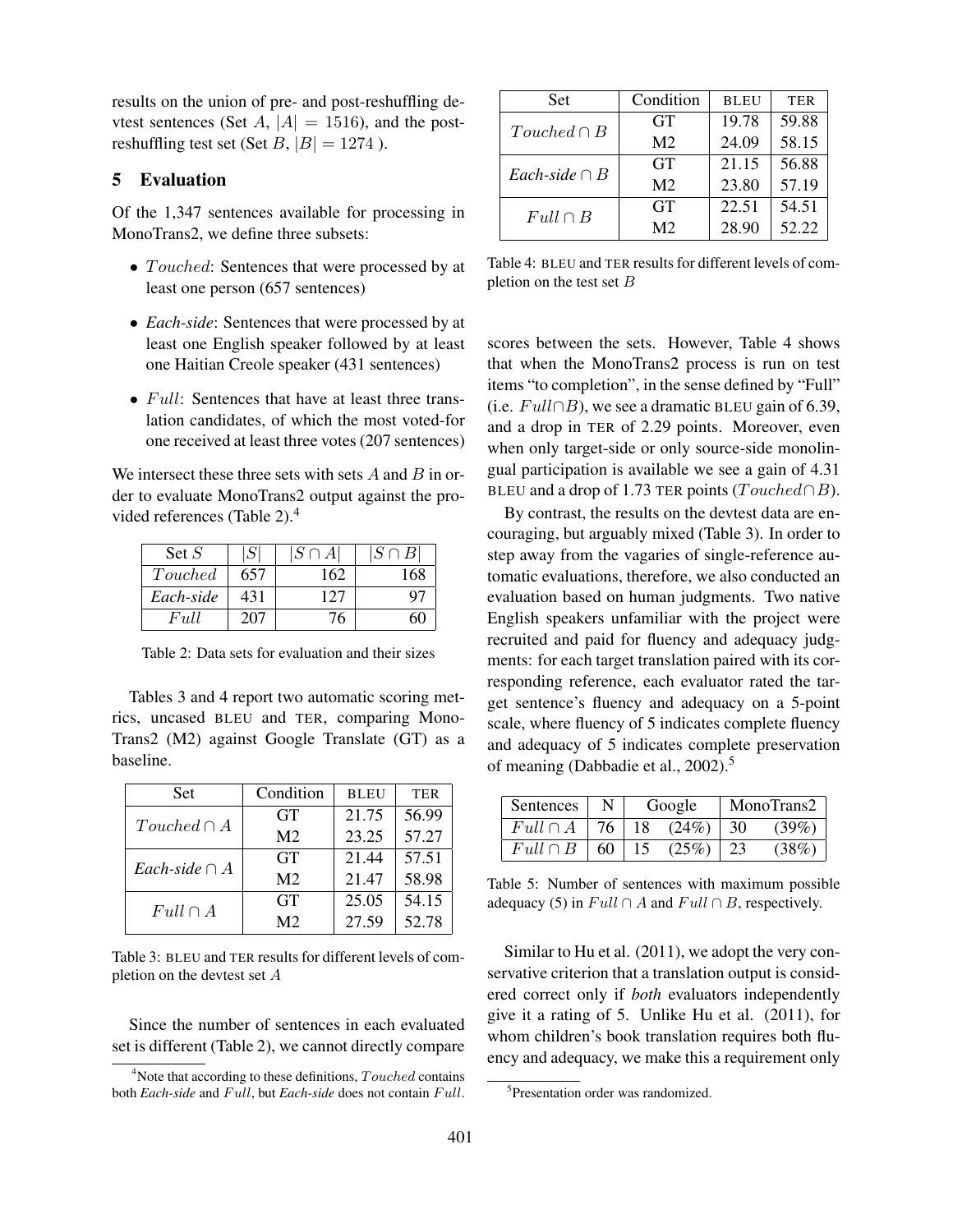for adequacy, since in this scenario what matters to aid organizations is not whether a translation is fully fluent, but whether it is correct. On this criterion, the Google Translate baseline of around 25% correct improves to around 40% for Monotrans, consistently for both the devtest and test data (Table 5). Nonetheless, Figures 1 and 2 make it clear that the improvements in fluency are if anything more striking.

#### 5.1 Statistical Analysis

| Variable                | Adequacy | Fluency   |  |  |
|-------------------------|----------|-----------|--|--|
| <b>Positive</b>         |          |           |  |  |
| mostSingleCandidateVote | $***$    | ***       |  |  |
| candidateCount          | $**$     | $**$      |  |  |
| <i>numOfAnswers</i>     | $\ast$   | <b>NS</b> |  |  |
| <b>Negative</b>         |          |           |  |  |
| roundTrips              | $***$    | ***       |  |  |
| <i>voteCount</i>        | $\ast$   |           |  |  |

Table 6: Effects of independent variables in linear regression for 330 touched sentences

(Signif. codes: '\*\*\*' 0.001, '\*\*' 0.01, '\*' 0.05, '.' 0.1)

In addition to the main evaluation, we investigated the relationship between tasks performed in the MonoTrans2 system and human judgments using linear regression and an analysis of variance. We evaluate the set of all 330 touched sentences in  $To uched ∩ A$  and  $To uched ∩ B$  in order to understand which properties of the MonoTrans2 process correlate with better translation outcomes.

Our analysis focused on improvement over the Google Translate baseline, looking specifically at the improvement based on the human evaluators' averaged fluency and adequacy scores.

Table 6 summarizes the positive and negative effects for five of six variables we considered that came out significant for at least one of the measures. 6

The positive results were as expected. Having more votes for the winning candidate (*mostSingle-CandidateVote*) made it more successful, since this means that more people felt it was a good representative translation. Having more candidates to choose

from (*candidateCount*) meant that more people had taken the time to generate alternatives, reflecting attention paid to the sentence. Also, the amount of attention paid to target speakers' requests for clarification (*numOfAnswers*) is as expected related to the adequacy of the final translation, and perhaps as expected does not correlate with fluency of the output since it helps with meaning and not actual target-side wording.

We were, however, confused at first by the negative influence of the *roundTrips* measure and *vote-Count* measures. We conjecture that the first effect arises due to a correlation between roundTrips and translation difficulty; much harder sentences would have led to many more paraphrase requests, and hence to more round trips. We attempted to investigate this hypothesis by testing correlation with a naive measure of sentence difficulty, length, but this was not fruitful. We suspect that inspecting use of abbreviations, proper nouns, source-side mistakes, and syntactic complexity would give us more insight into this issue.

As for *voteCount*, the negative correlation is understandable when considered side by side with the other vote-based measure, *mostSingleCandidateVote*. Having a higher number of votes for the winning candidate leads to improvement (strongly significant for both adequacy and fluency), so a higher general vote count means that people were also voting more times for other candidates. Hence, once the positive winning vote count is taken into account, the remaining votes actually represent disagreement on the candidates, hence correlating negatively with overall improvement over baseline.

It is important to note that when these measures are all considered together, they show that there is a clear correlation between the MonoTrans2 system's human processing and the eventual increase in both quality and fluency of the sentences. As people give more attention to sentences, these sentences show better performance, as judged by increase over baseline.

# 6 Discussion

Our experiment did not address acquisition of, and incentives for, monolingual participants. In fact, getting time from Haitian Creole speakers, even for pay,

<sup>6</sup>A sixth, *numOfVoters*, was not significant in the linear regression for either adequacy or fluency.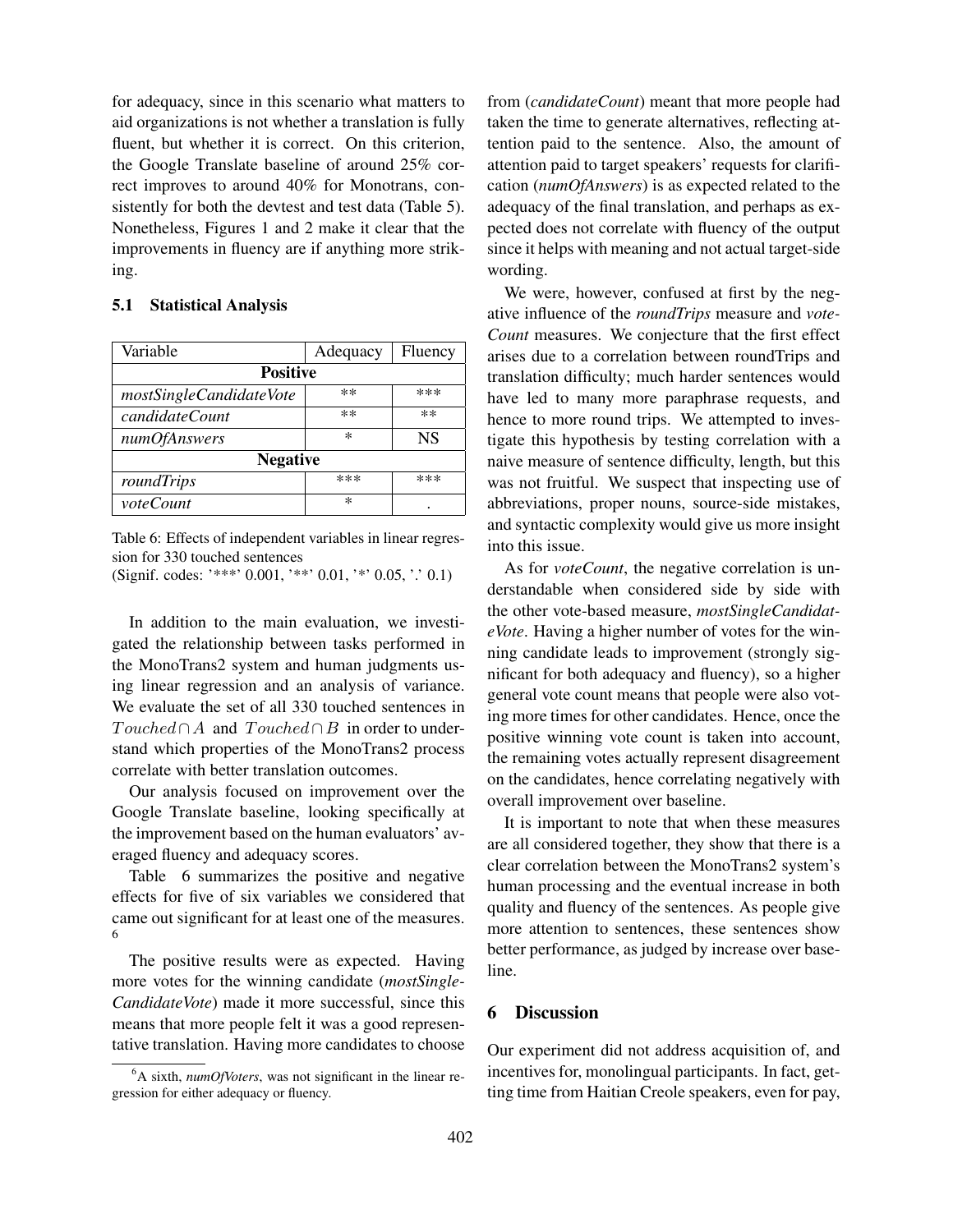

Figure 1: Human judgments for fluency and adequacy in fully processed devtest items (Full ∩ A)



Figure 2: Human judgments for fluency and adequacy in fully processed test items ( $Full \cap B$ )

created a large number of logistical challenges, and was a contributing factor as to why we did not obtain translations for the entire test set. However, availability of monolingual participants is not the issue being addressed in this experiment: we are confident that in a real-world scenario like the Haitian or Japanese earthquakes, large numbers of monolingual volunteers would be eager to help, certainly in larger total numbers than *bilingual* volunteers. What matters here, therefore, is not how much of the test set was translated in total, but how much the translations improved for the sentences where monolingual crowdsourcing was involved, compared to the MT baseline, and what throughput might be like in a real-world scenario.

We also were interested in throughput, particularly in comparison to bilingual translators. In previous experimentation (Hu et al., 2011), throughput in MonoTrans2 extrapolated to roughly 800 words per day, a factor of 2.5 slower than professional translators' typical speed of 2000 words per day. In this experiment, overall translation speed averaged about 300 words per day, a factor of more than 6 times slower. However, this is an extremely pessimistic estimate, for several reasons. First, our previous experiment had more than 20 users per side, while here our Haitian crowd consisted of only four people. Second, we discovered after beginning the experiment that the translation of our instructions into Haitian Creole had been done somewhat sloppily. And, third, we encountered a range of technical and logistical problems with our Haitian participants, ranging from finding a location with Internet access to do the work (ultimately an Internet Café turned out to be the best option), to slow and sporadic connections (even in an Internet Café), to relative lack of motivation for part-time rather than full-time work. It is fair to assume that in a realworld scenario, some unanticipated problems like these might crop up, but it also seems fair to assume that many would not; for example, most people from the Haitian Creole and French-speaking communities who volunteered using Munro et al.'s system in January 2010 were not themselves located in the